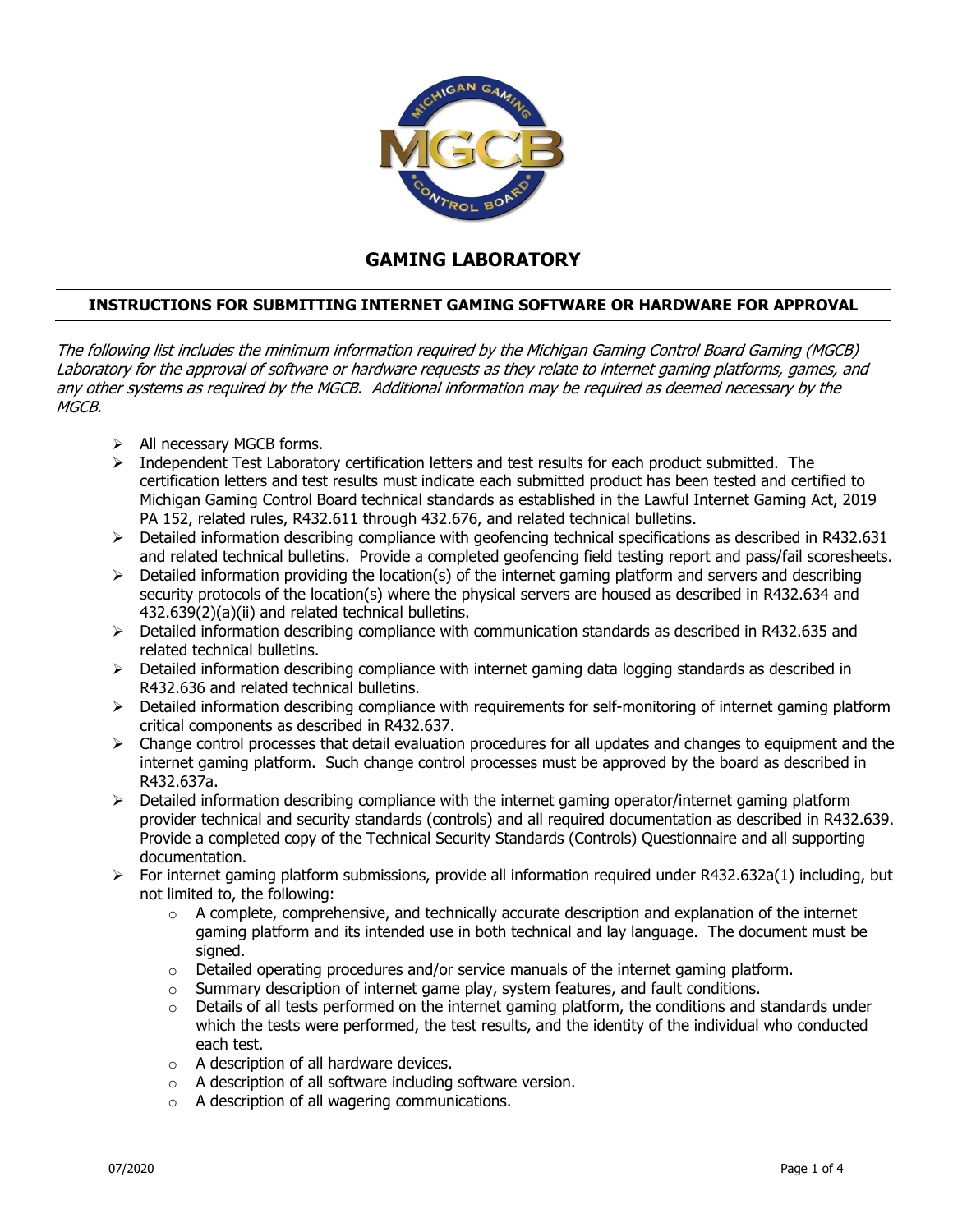- $\circ$  A description of all third-party integrated systems, including copies of signed contracts between the internet gaming operator or internet gaming platform provider and any third party integrating with the submitted platform.
- o Any equipment that is required to perform testing.
- $\circ$  A detailed description of the risk management framework including but not limited to:
	- User access controls for all internet gaming personnel.
	- **Information regarding segregation of duties.**
	- **Information regarding automated risk management procedures.**
	- **Information regarding fraud detection.**
	- Controls for ensuring regulatory compliance.
	- **•** Description of anti-money laundering compliance standards.
- $\circ$  Documentation verifying the platform and related information to include all of the following:
	- Platform version number.
	- A list of all submitted games with version numbers.
	- Documentation listing the entity that created the submitted games.
	- A list of all critical files within the internet gaming platform.
- $\circ$  A list of any remote gaming systems that will work in conjunction with the submitted platform.
- $\circ$  Documentation that provides a detailed overview of the internet gaming platform including system architecture, encryption methods utilized, user roles and permission settings, configuration settings, and logical and physical security.
- $\circ$  A list of devices that will work in conjunction with the submitted platform.
- $\triangleright$  For internet game submissions, provide all information required under R432.632a(2) including, but not limited to, the following:
	- $\circ$  A complete, comprehensive, and technically accurate description and explanation of the internet game and its intended use in both technical and lay language. The document must be signed.
	- o Detailed operating procedures.
	- o A description of internet game play, system features, and fault conditions.
	- o A description of all software including software version.
	- o Complete paytable information including paytable identification and date code.
	- o Detailed information on the random number generator (RNG).
	- $\circ$  Return to player (RTP) calculation sheets, which must include the following information:
		- For each internet game program submitted, the internet gaming platform provider or internet gaming supplier requesting approval must supply calculation sheets that determine the RTP percentage, including base game, bonus games or features, free games, double-up options, progressives, and any other game features included in the RTP calculation.
		- Where different player options such as number of credits, lines bet, or player strategy cause the paytable to vary, a separate calculation for each option is required.
	- o Rake percentage.
	- o Rules of the game.
- $\triangleright$  Detailed information describing the procedures used to validate internet game software utilizing the Game Authentication Tool or an equivalent authentication method approved by the board, as required in R432.632a(3).
- $\triangleright$  For progressive software to be used on an internet gaming platform, provide all information required under R432.632a(4) including, but not limited to, the following:
	- o Software controlling the internet jackpot.
	- o A mechanism to authenticate the software.
	- $\circ$  Rules that will be displayed to the individual or authorized participant that apply to the progressive jackpot.
	- $\circ$  The internet games that are common to a single progressive.
	- o The odds of hitting the progressive amount.
	- o The reset value of the progressive.
	- $\circ$  The rate of progression for the progressive amount.
	- $\circ$  How the rate of progression is split between the various progressive components.
	- $\circ$  Other information deemed necessary and requested in writing by the board to ensure compliance with the Lawful Internet Gaming Act and related rules.
- $\triangleright$  All internet game source code(s).
- $\triangleright$  Binary images of all compiled code.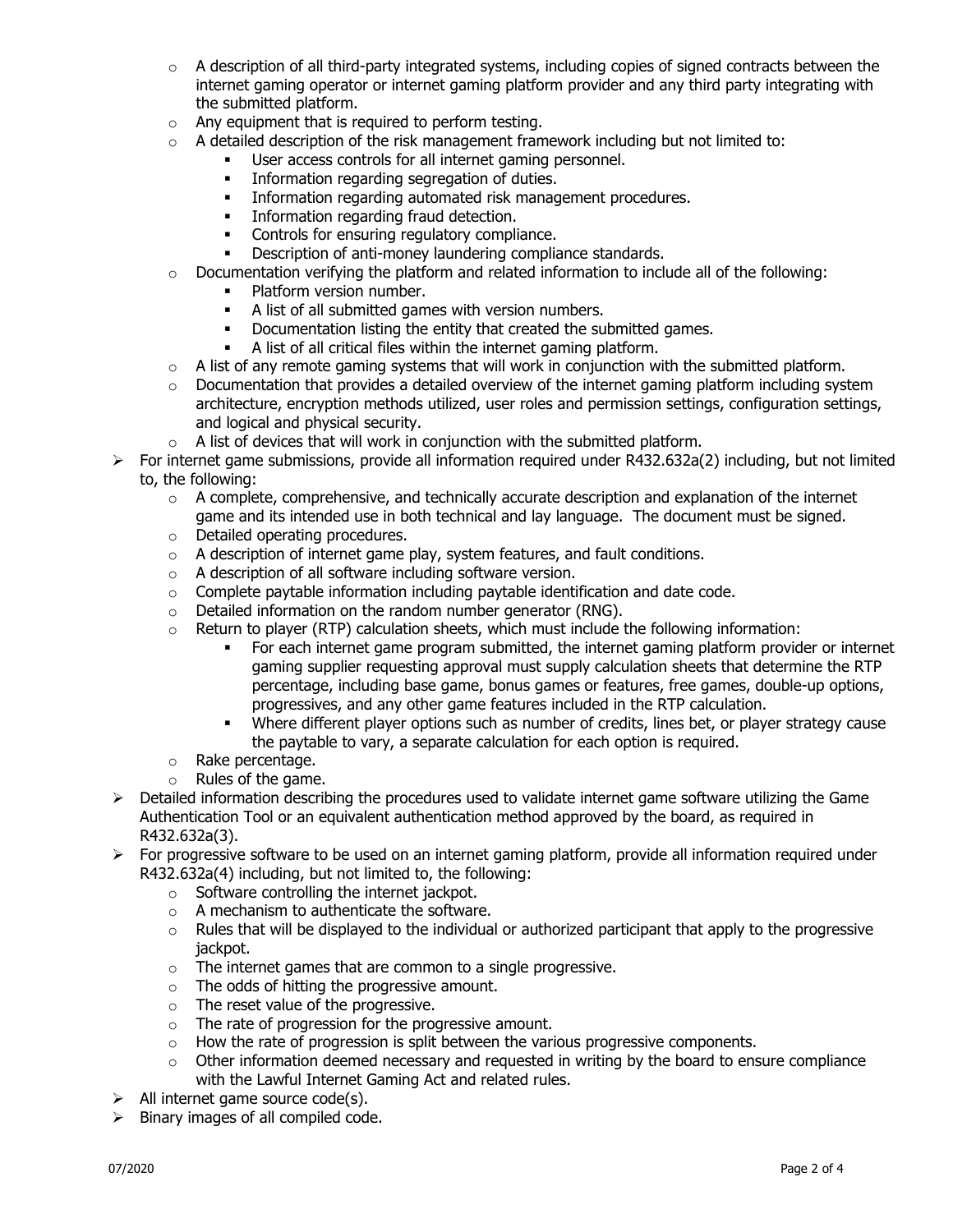- $\triangleright$  Upon request, any special tool, computer equipment, compiling program, or other technical assistance necessary to compile the submitted software.
- $\triangleright$  Copies of U.S. and Canadian jurisdictional approvals for the submitted product, if applicable.
- $\triangleright$  Upon request, a representative prototype.
- $\triangleright$  Information on all remote/proxy live dealer games proposed for use. This information shall include all relevant written board approvals to conduct such games as required under R432.639b. Please provide the location of all gaming environments used to conduct such games, which must be located in the state of Michigan.
- $\triangleright$  Information on all internet gaming networks proposed for use pursuant to R432.639d. This information shall include all relevant written board approvals for one or more internet gaming operators to participate in the internet gaming network as set forth in a written agreement. Please include a copy of the written agreement that has been executed by each internet gaming operator. The written agreement must include all provisions required by the board.
- $\triangleright$  Information on all remote gaming systems proposed for use, including the location of and security over each remote gaming system. Please identify the platform provider or internet gaming supplier that will provide each remote gaming system.

All internet game software submissions are to be documented and submitted on separate software submission forms. Internet gaming platform submissions can include all platform software components on one form. All internet gaming platform software and critical components must be listed as individual line items on the software submission form. Individual hardware pieces may be submitted together on one hardware submission form if they are part of a kit or relate to the same submission or modification. If you need assistance in determining what forms you should use, contact the MGCB at (313) 456-4100.

- $\triangleright$  Internet Gaming Software Submission Form
- $\triangleright$  Internet Gaming Hardware Submission Form

**All forms must be completed in their entirety, signed, and dated.** Any items not applicable may be answered with N/A or left blank. Omissions may result in delayed processing or denial of the submission.

On all attachments, identify the specific section to which the attachment refers. Additional information or submissions may be requested by the MGCB Laboratory to complete the evaluation. Individual data fields on both the software and hardware submission forms are explained below.

| <b>INTERNET GAMING SOFTWARE SUBMISSION FORM</b> |                                                                                                                                                                          |
|-------------------------------------------------|--------------------------------------------------------------------------------------------------------------------------------------------------------------------------|
| <b>Reference Request #</b>                      | Licensee's internal reference or submission tracking number.                                                                                                             |
| <b>Licensee Name</b>                            | Name of the licensee (company or entity) requesting approval.                                                                                                            |
| <b>Emergency Submission</b>                     | Does this submission need immediate consideration for approval? If so, provide an<br>explanation and justification for the emergency request on a separate attachment or |
| <b>New or Modified</b><br><b>Submission</b>     | cover letter.<br>Is the submission for new platform or game software, or a modification of previously<br>approved platform or game software?                             |
| <b>Platform Name</b>                            | Platform model name or number that the software or equipment will be utilized on.                                                                                        |
| <b>Platform Version</b>                         | Specific version or revision of the platform, if applicable.                                                                                                             |
| <b>Game Theme</b>                               | The name or theme of the submitted game, if applicable.                                                                                                                  |
| Licensee ID #                                   | ID number or name used to specifically identify the software as it will appear in the<br>field.                                                                          |
| <b>Version</b>                                  | Specific version or revision of the software, if applicable.                                                                                                             |
| <b>Function</b>                                 | Functionality of the program or component.                                                                                                                               |
| <b>Minimum Return to</b>                        | Mathematically demonstrated minimum return to player percentage, calculated                                                                                              |
| <b>Player Percentage</b>                        | without using progressive increment rates.                                                                                                                               |
| <b>Maximum Return to</b>                        | Mathematically demonstrated maximum return to player percentage.                                                                                                         |
| <b>Player Percentage</b>                        |                                                                                                                                                                          |
| <b>Optimal Return to Player</b>                 | Mathematically demonstrated maximum return to player percentage expected for                                                                                             |
| Percentage                                      | optimal bet and strategy, if applicable.                                                                                                                                 |
| <b>Maximum Odds</b>                             | Mathematically demonstrated odds of hitting the award with the lowest probability of<br>occurrence, normalized to 1.                                                     |